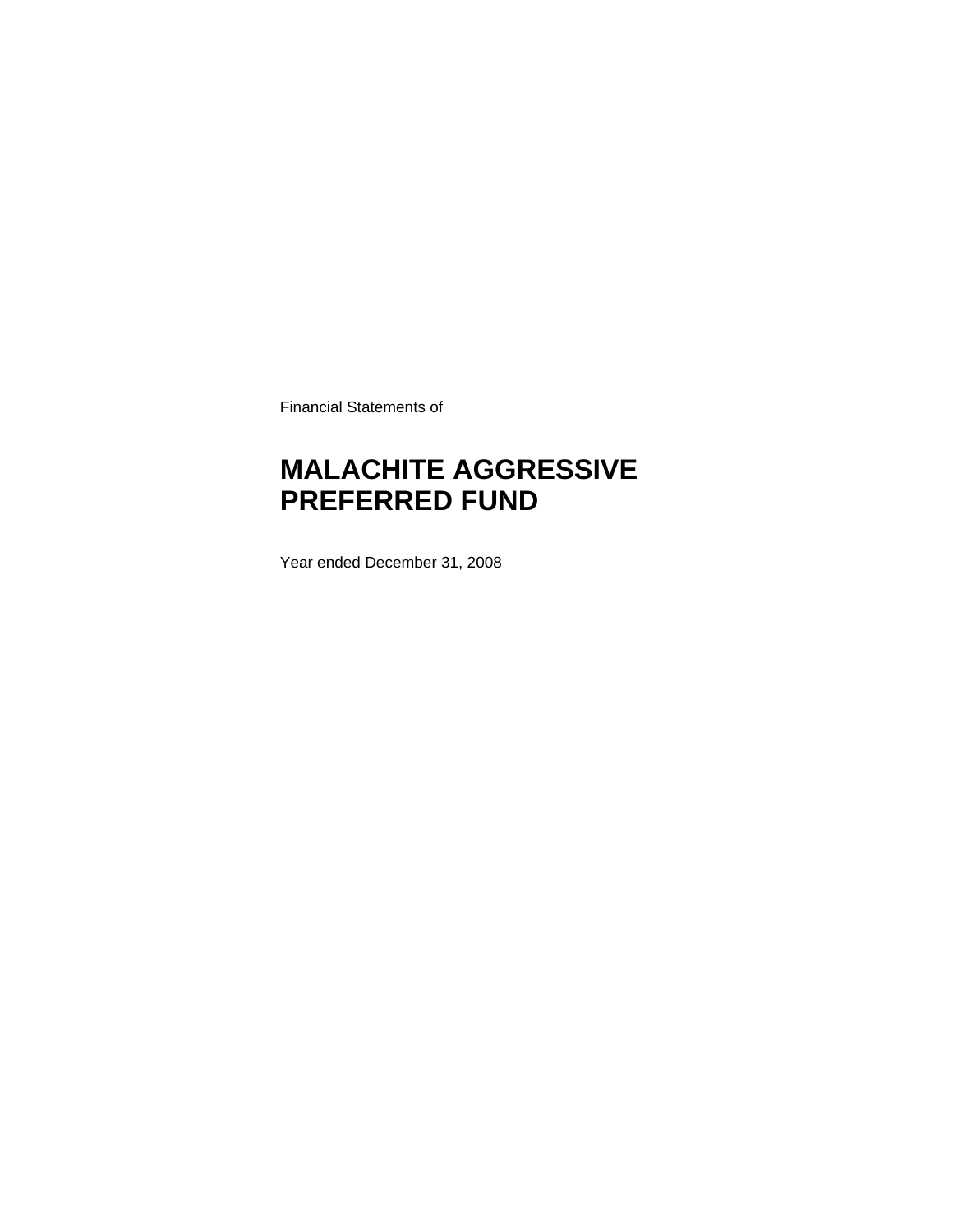

**KPMG LLP**  Yonge Corporate Centre 4100 Yonge Street Suite 200 **Internet WWW.kpmg.ca** Toronto ON M2P 2H3

Telephone (416) 228-7000<br>Fax (416) 228-7123

### **AUDITORS' REPORT**

To the Unitholders of Malachite Aggressive Preferred Fund (the "Fund")

We have audited the statements of net assets and investment portfolio of the Fund as at December 31, 2008 and the statements of operations and changes in net assets for the year then ended. These financial statements are the responsibility of the Fund's manager. Our responsibility is to express an opinion on these financial statements based on our audit.

We conducted our audit in accordance with Canadian generally accepted auditing standards. Those standards require that we plan and perform an audit to obtain reasonable assurance whether the financial statements are free of material misstatement. An audit includes examining, on a test basis, evidence supporting the amounts and disclosures in the financial statements. An audit also includes assessing the accounting principles used and significant estimates made by the Manager as well as evaluating the overall financial statement presentation.

In our opinion, these financial statements present fairly, in all material respects, the financial position of the Fund and its investments held as at December 31, 2008 and the results of its operations and the changes in its net assets for the year then ended in accordance with Canadian generally accepted accounting principles.

 $KPMG$  11P

Chartered Accountants, Licensed Public Accountants

Toronto, Canada February 22, 2009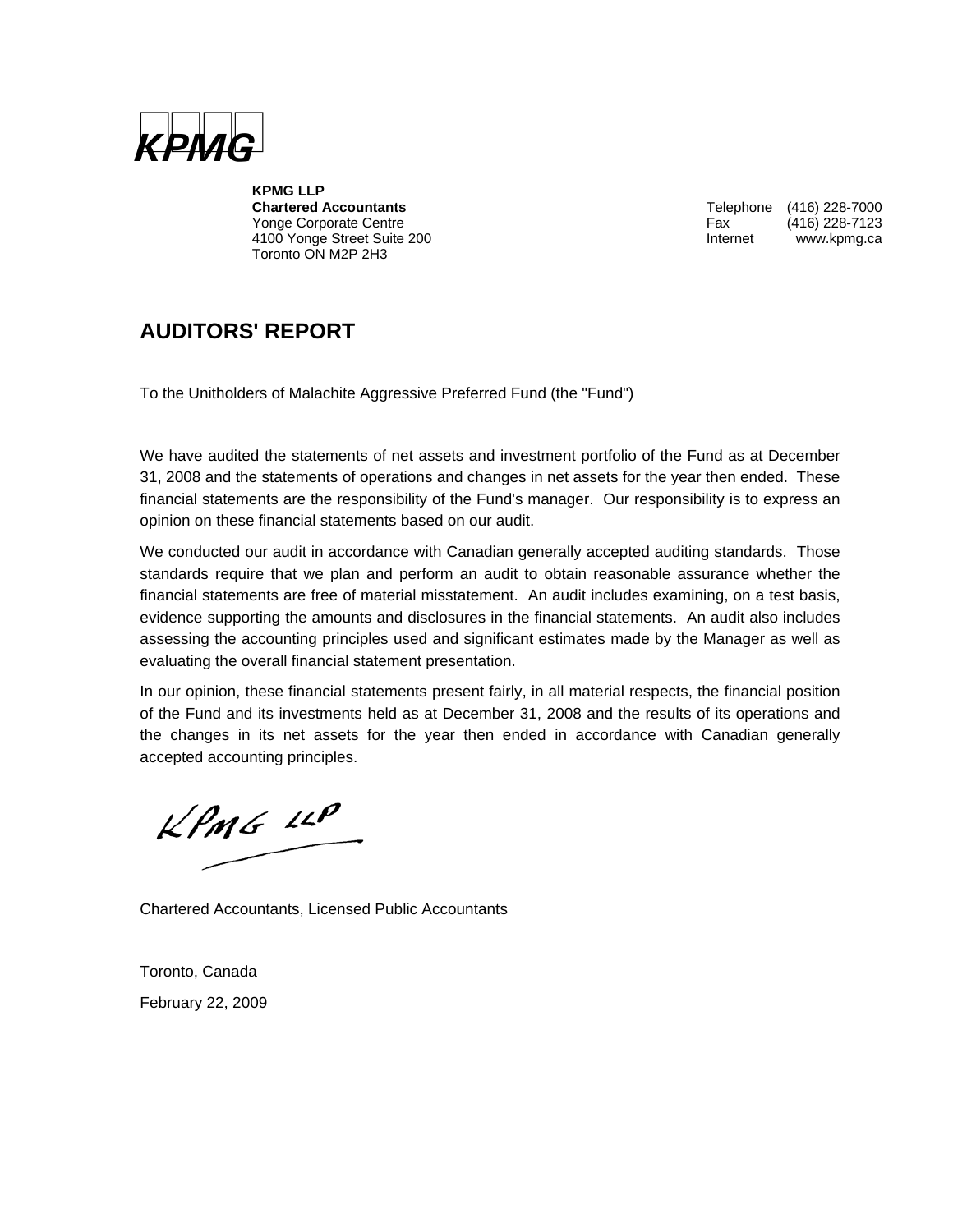Statement of Net Assets

December 31, 2008, with comparatives for 2007

|                                                                                          | 2008                                        | 2007                                       |
|------------------------------------------------------------------------------------------|---------------------------------------------|--------------------------------------------|
| <b>Net Assets</b>                                                                        |                                             |                                            |
| Investments, at market value<br>Due from brokers<br>Cash<br>Accrued income receivable    | \$<br>796,698<br>159,065<br>34,328<br>6,221 | \$<br>747,278<br>89,597<br>24,454<br>2,649 |
|                                                                                          | \$<br>996,312                               | \$<br>863,978                              |
| Accounts payable and accrued liabilities<br>Due to brokers                               | \$<br>25,559<br>194,949<br>220,508          | \$<br>12,479<br>62,974<br>75,453           |
| Total net assets and unitholders' equity                                                 | \$<br>775,804                               | \$<br>788,525                              |
| <b>Unitholders' Equity</b>                                                               |                                             |                                            |
| Units issued and outstanding (note 3)<br>Unrealized appreciation in value of investments | \$<br>769,006<br>6,798                      | \$<br>784,700<br>3,825                     |
|                                                                                          | \$<br>775,804                               | \$<br>788,525                              |
| Net asset value per unit                                                                 | \$<br>8.0464                                | \$<br>9.0070                               |

See accompanying notes to financial statements.

\_\_\_\_\_\_\_\_\_\_\_\_\_\_\_\_\_\_\_\_\_\_\_\_\_\_\_\_\_\_\_\_\_\_\_\_\_\_\_

On behalf of the Trustee:

Hymas Investment Management Inc.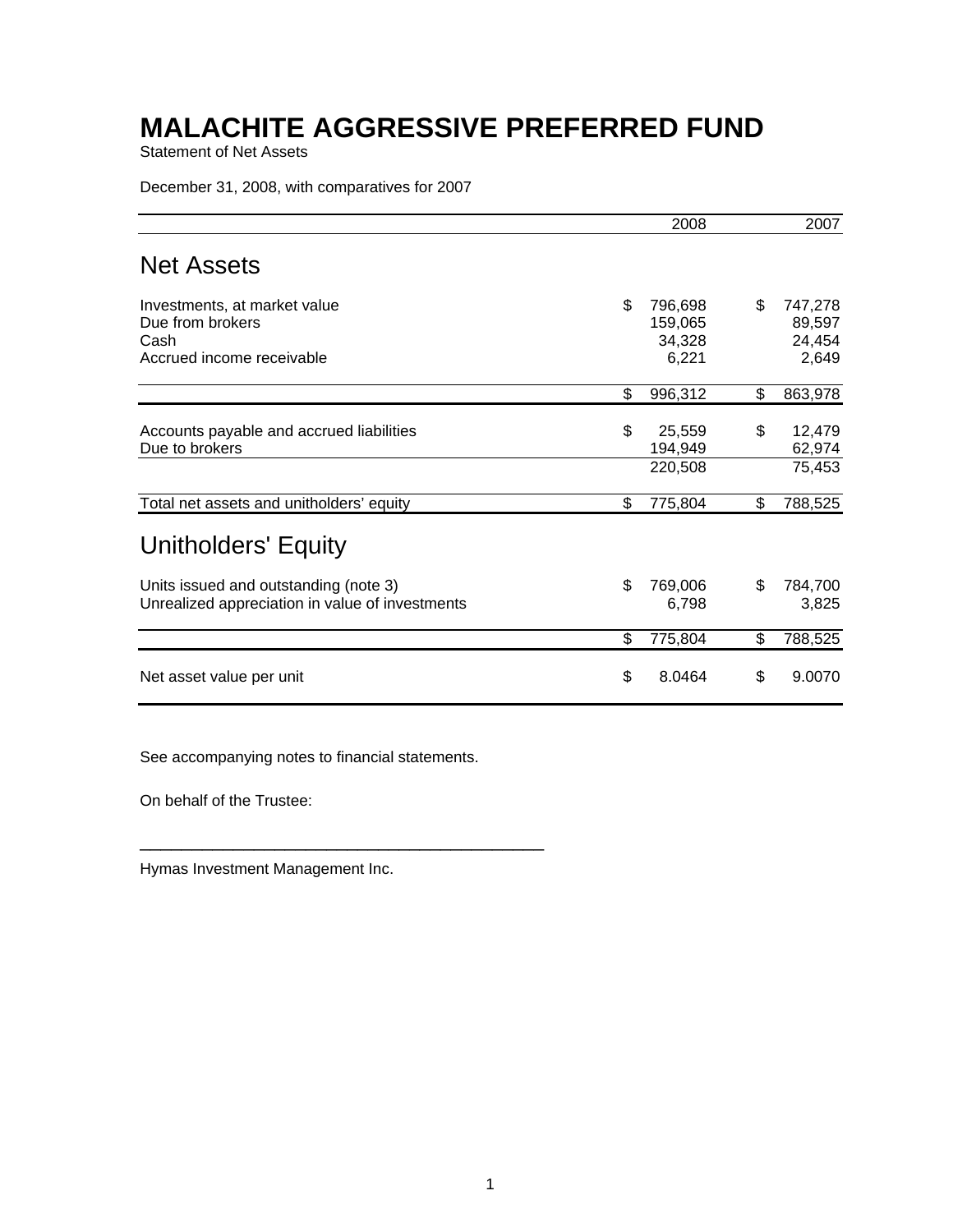Statement of Operations

For the year ended December 31, 2008, with comparatives for 2007

| \$<br>64,317<br>6,350 | 38,608                                                                      |
|-----------------------|-----------------------------------------------------------------------------|
|                       |                                                                             |
|                       |                                                                             |
|                       |                                                                             |
|                       | 6,210                                                                       |
| 1,082                 | 1,003                                                                       |
| 128                   | 62                                                                          |
| 7,560                 | 7,275                                                                       |
|                       |                                                                             |
| (2, 232)              | (3,079)                                                                     |
| 5,328                 | 4,196                                                                       |
| 58,989                | 34,412                                                                      |
|                       | (21, 097)                                                                   |
|                       | 1,145                                                                       |
|                       | (23,625)                                                                    |
|                       | (43, 577)                                                                   |
| \$                    | (9, 165)                                                                    |
|                       | (0.1323)                                                                    |
|                       | (58, 725)<br>2,973<br>(45,617)<br>(101, 369)<br>(42, 380)<br>\$<br>(0.4074) |

See accompanying notes to financial statements.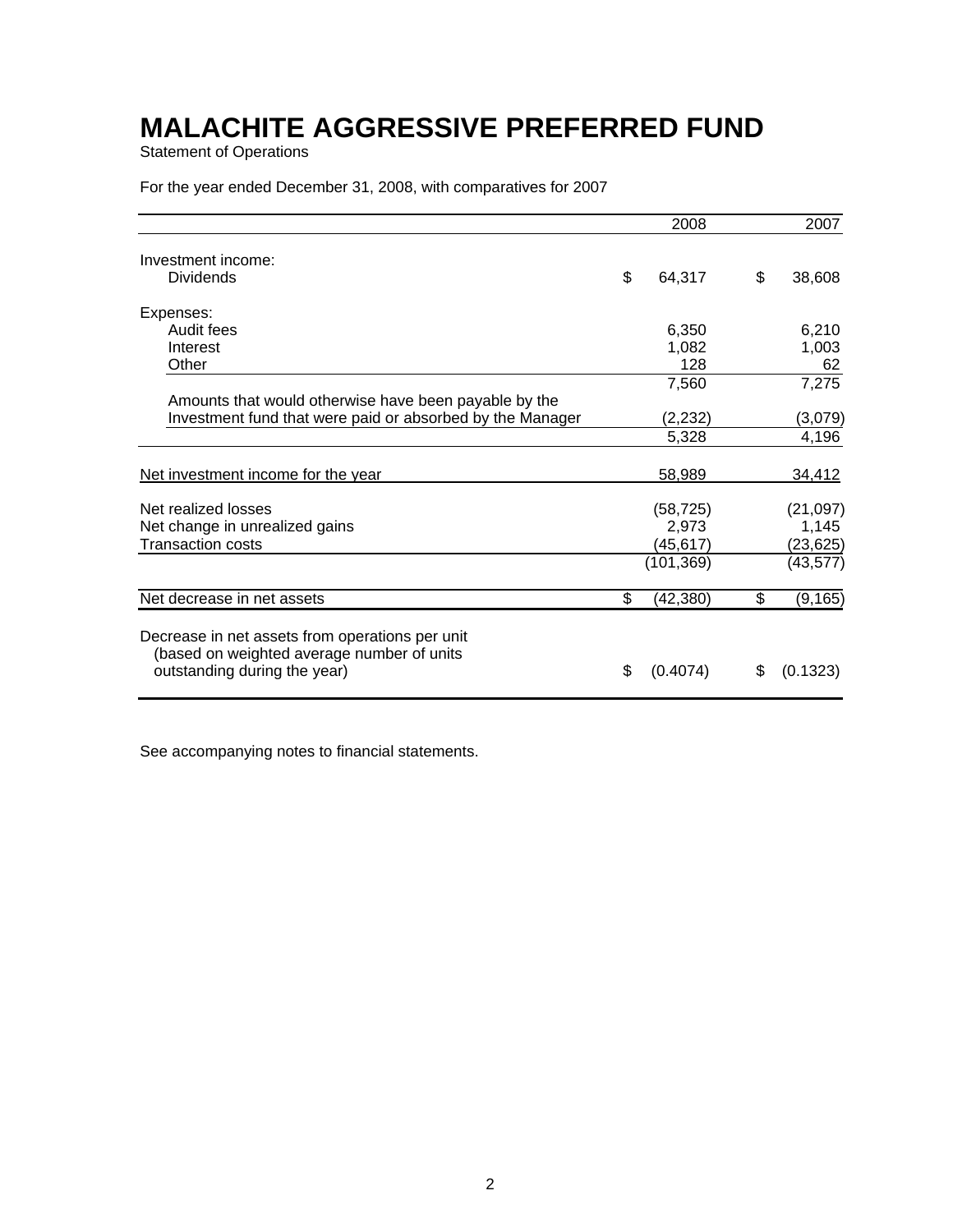Statement of Changes in Net Assets

For the year ended December 31, 2008, with comparatives for 2007

|                                                                                                                                                                           |   | 2008                                       | 2007                                     |
|---------------------------------------------------------------------------------------------------------------------------------------------------------------------------|---|--------------------------------------------|------------------------------------------|
| Net assets at the beginning of the year                                                                                                                                   | S | 788,525                                    | \$<br>496,202                            |
| Decrease in net assets from operations                                                                                                                                    |   | (42, 380)                                  | (9, 165)                                 |
| Capital transactions:<br>Distributions to unitholders - net investment income<br>Units issued for cash<br>Units issued on reinvestment of distributions<br>Units redeemed |   | (58,989)<br>250,000<br>32,552<br>(193,904) | (34,410)<br>310,000<br>27,917<br>(2,019) |
| Net assets at end of the year                                                                                                                                             |   | 775,804                                    | 788,525                                  |

See accompanying notes to financial statements.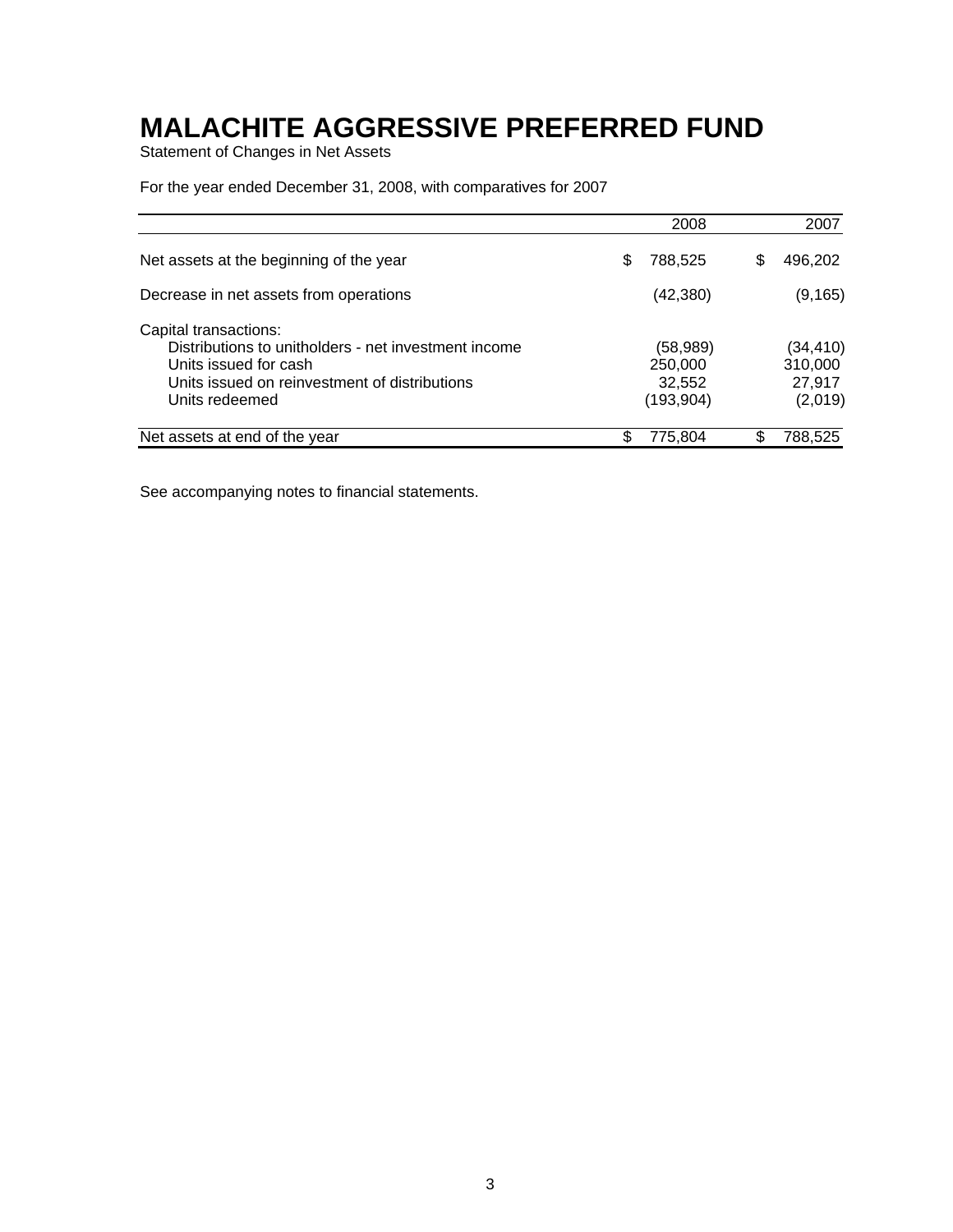Statement of Investment Portfolio

December 31, 2008

| <b>Shares</b> | Security                                                                              | Average<br>cost | Market<br>value | Weight in<br>portfolio |
|---------------|---------------------------------------------------------------------------------------|-----------------|-----------------|------------------------|
| 200           | <b>Canadian General</b><br>Investments Ltd. 4.65%<br>\$<br>Preferred Shares, Series 2 | 5,131           | \$<br>4,420     | 0.6%                   |
| 8,400         | <b>BAM Split Corp. Preferred Shares</b>                                               | 120,922         | 73,500          | 9.2%                   |
| 10,000        | <b>World Financial Split</b><br><b>Preferred Shares</b>                               | 80,319          | 89,900          | 11.3%                  |
| 100           | Canada Life Financial Corporation<br>6.25% Preferred Shares, Series B                 | 2,780           | 2,075           | 0.3%                   |
| 400           | <b>Canadian Life Companies</b><br>5.25% Preferred Shares                              | 2,469           | 3,620           | 0.5%                   |
| 1,500         | Prime Rate Plus Corporation<br><b>Preferred Shares</b>                                | 12,045          | 12,525          | 1.6%                   |
| 5,300         | <b>HSBC</b><br>Cl.1 Preferred Shares, Series D                                        | 91,992          | 87,768          | 11.0%                  |
| 300           | Sunlife Financial<br>4.75% Cl.A Preferred Shares, Series 1                            | 4,061           | 4,938           | 0.6%                   |
| 1,100         | <b>Great West Life</b><br>4.5% Preferred Shares, Series 1                             | 17,333          | 17,123          | 2.1%                   |
| 9,000         | Financial 15 Split Corp.<br>5.25% Cum. Preferred Shares                               | 62,510          | 73,440          | 9.2%                   |
| 5,400         | <b>BCE</b><br>4.65% First Preferred Shares, Series Al                                 | 70,491          | 72,900          | 9.2%                   |
| 6,600         | <b>Bank of Montreal</b><br>Preferred Shares, Series 14                                | 117,215         | 127,494         | 16.0%                  |
| 400           | Life and Bane Split Corp. Preferred Shares                                            | 4,259           | 3,180           | $0.4\%$                |
| 3,400         | <b>CIBCPreferred Shares, Series 18</b>                                                | 55,200          | 62,594          | 7.9%                   |
| 2,600         | <b>CIBCPreferred Shares, Series 26</b>                                                | 44,531          | 50,076          | 6.3%                   |
| 4,800         | CIBCPreferred Shares, Series 27                                                       | 79,117          | 90,960          | 11.3%                  |
| 1,100         | CIBCPreferred Shares, Series 29                                                       | 19,525          | 20,185          | 2.5%                   |
|               | \$                                                                                    | 789,900         | 796,698<br>\$   | 100.0%                 |

See accompanying notes to financial statements.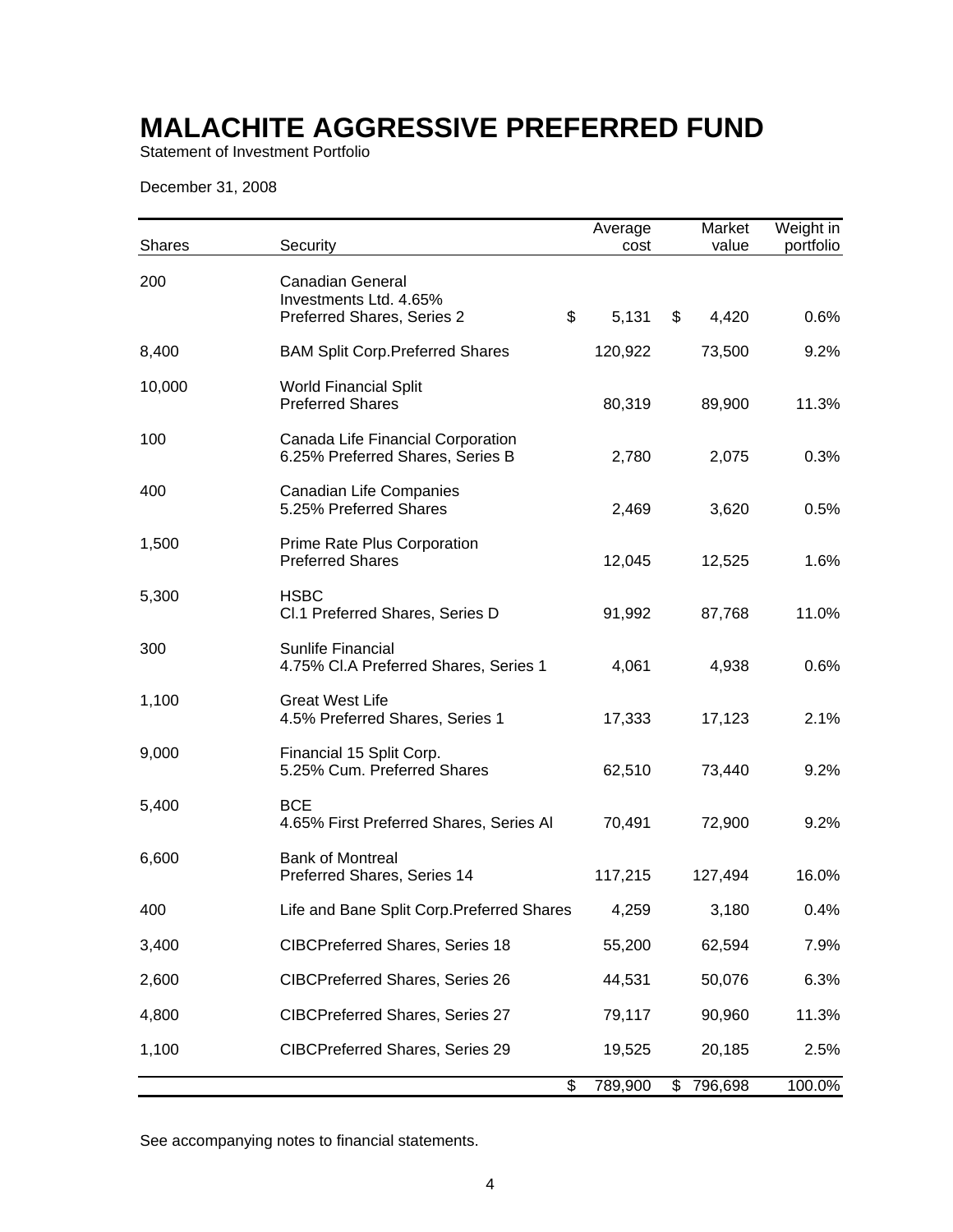Notes to Financial Statements

For the year ended December 31, 2008

Malachite Aggressive Preferred Fund is an unincorporated open-ended mutual fund trust established under the laws of the Province of Ontario by a Master Declaration of Trust (for the Malachite Funds in general) and an associated Fund Regulation (for the Fund itself). Hymas Investment Management Inc. is the Trustee and Manager of the fund.

#### **1. Summary of significant accounting policies:**

(a) Basis of presentation:

These financial statements have been prepared in accordance with Canadian Generally Accepted Accounting Principles ("GAAP").

The Canadian Securities Administrators issued the National Instrument 81-106, Investment Fund Disclosure (the "Instrument"), which became effective for investment funds with a fiscal year ended on or after June 1, 2005. The Instrument establishes standardized continuous disclosure requirements for investment funds' financial statements and introduces the requirement of management reports of fund performance to be made available to all Unitholders. The Instrument impacts the disclosure of the investment fund and, accordingly, has no impact on the valuation of the fund or on calculation of the net asset value per security of the fund. The following is a summary of significant accounting policies followed by the Fund in the preparation of these financial statements.

(b) Investments:

The value of any security which is listed or dealt in upon a stock exchange shall be determined (a) at the closing bid price; or (b) if no bid or asked quotation is available, at the price last determined for such security for the purpose of calculating the Net Asset Value of the Fund, provided that, if in the opinion of the Trustee, stock exchange or over-the-counter quotations do not properly reflect the prices which would be received by the Fund upon the disposal of securities necessary to effect any redemptions of Units, the Trustee may place such value upon such securities as appears to the Trustee to most closely reflect the fair value of the securities.

(c) Investment transactions and Income:

Investment transactions are accounted for as of the trade date. Realized gains and losses from investment transactions are calculated on an average cost basis. The difference between market value and average cost, as recorded in the financial statements, is included in the Statement of Operations as part of unrealized gains (losses). Dividend income is recognized on the ex-dividend date.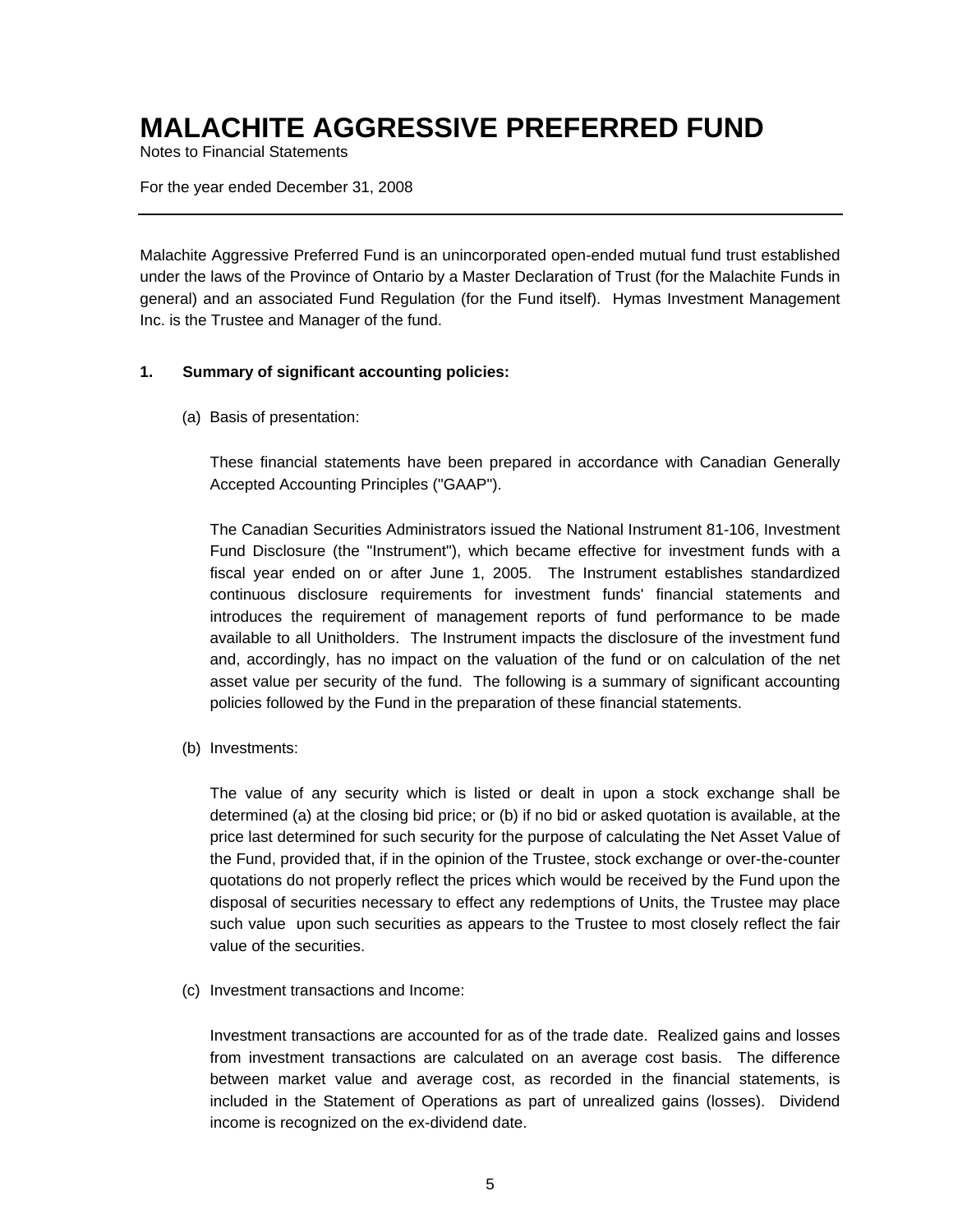Notes to Financial Statements (continued)

For the year ended December 31, 2008

#### **1. Summary of significant accounting policies (continued):**

(d) Transactions costs:

In accordance with Section 3855, portfolio transaction costs are expensed and are included in "Transaction costs" in the statements of operations. Transaction costs are incremental costs that are directly attributable to the acquisition, issue or disposal of an investment, which include fees and commissions paid to agents, advisors, brokers and dealers, levies by regulatory agencies and securities exchanges. The statement of investments includes only those transaction costs incurred on the acquisition on portfolio investments.

(e) Income taxes:

The Fund qualifies as a mutual fund trust under the Income Tax Act (Canada) and has been registered with the Canada Revenue Agency ("CRA") as a Registered Investment. All or substantially all of the net income for tax purposes and net taxable capital gains realized in any year are distributed to Unitholders such that no income tax is payable by the Fund.

(f) Use of estimates:

The preparation of financial statements requires management to make estimates and assumptions that affect the reported amounts of assets and liabilities and disclosure of contingent assets and liabilities at the date of the financial statements and the reported amounts of revenues and expenses during the year. Actual results could differ from those estimates.

(g) Net Asset Value per Unit:

Net asset value per unit is computing by dividing the net asset value of the Fund at the valuation date by the total number of units of the Fund outstanding.

(h) Increase in Net Assets from Operations per Unit:

The increase in net assets from operations per unit in the statement of operations represents the change in net assets from operations divided by the average number of units outstanding during the period.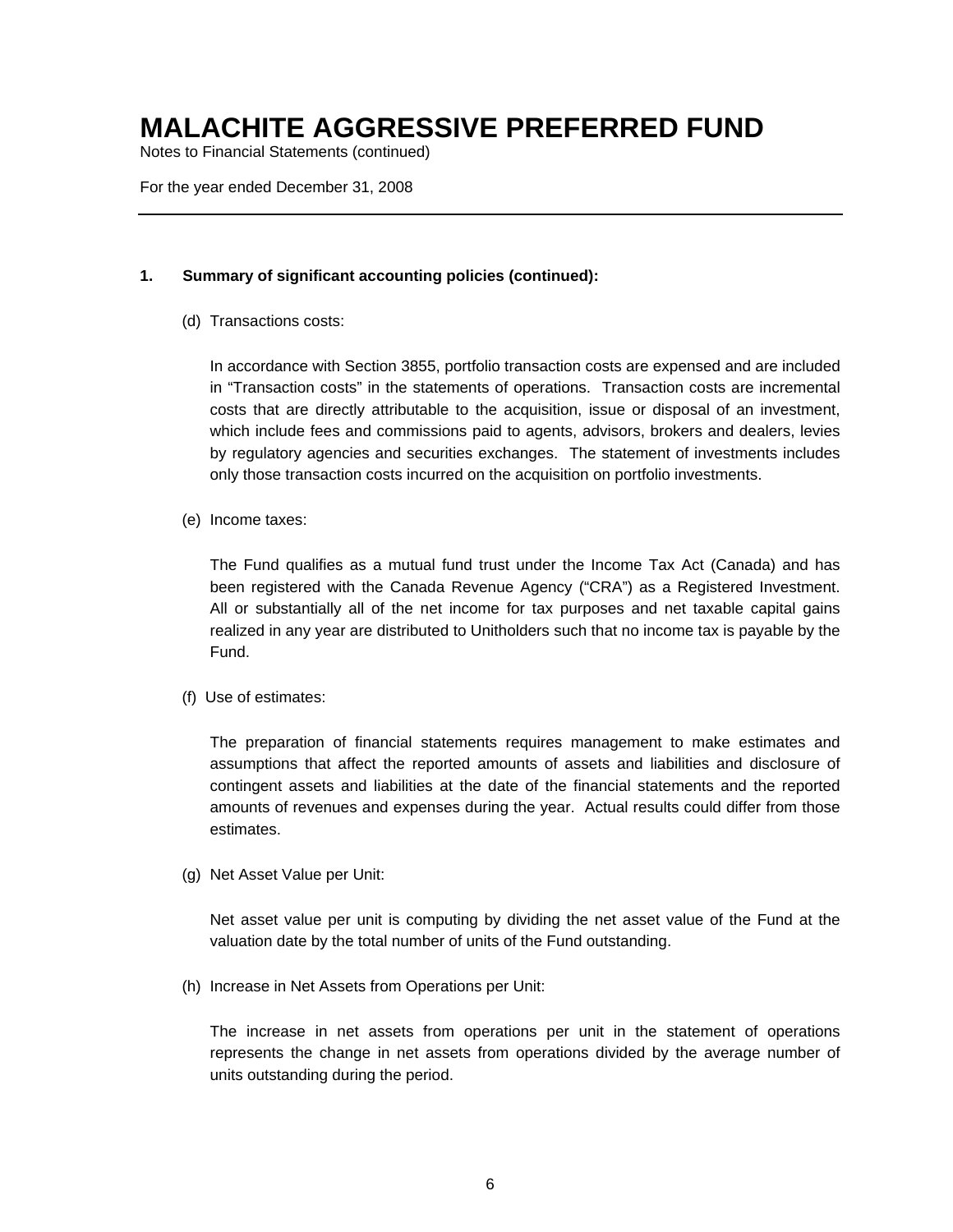Notes to Financial Statements (continued)

For the year ended December 31, 2008

#### **1. Summary of significant accounting policies (continued):**

(i) Financial instruments:

In accordance with the Accounting Standards Board's ("ASB") decision to exempt nonpublicly accountable entities from the measurement and disclosure requirements with respect to financial instruments contained in The Canadian Institute of Chartered Accountants' ("CICA") Handbook Section 3855, Financial Instruments - Recognition and Measurement, Section 3862, Financial Instruments - Disclosures, Section 3863, Financial Instruments - Presentation, and Section 1530, Comprehensive Income, the Company has elected not to adopt these standards in its financial statements.

#### **2. Unitholders' equity:**

|                                                                                         | Units                         |   | Value                               |
|-----------------------------------------------------------------------------------------|-------------------------------|---|-------------------------------------|
| Outstanding at December 31, 2006                                                        | 51,573.5736                   | S | 493,523                             |
| Issued during the year<br>Redeemed during the year<br>Distributions in excess of income | 36,026.9596<br>(54.439)       |   | 303.507<br>(2,019)<br>(10, 311)     |
| Outstanding at December 31, 2007                                                        | 87,546.0942                   | S | 784,700                             |
| Issued during the year<br>Redeemed during the year<br>Distributions in excess of income | 32,025.2941<br>(23, 155.4132) |   | 282,552<br>(193, 904)<br>(104, 342) |
| Outstanding at December 31, 2008                                                        | 96,415.9751                   |   | 769,006                             |